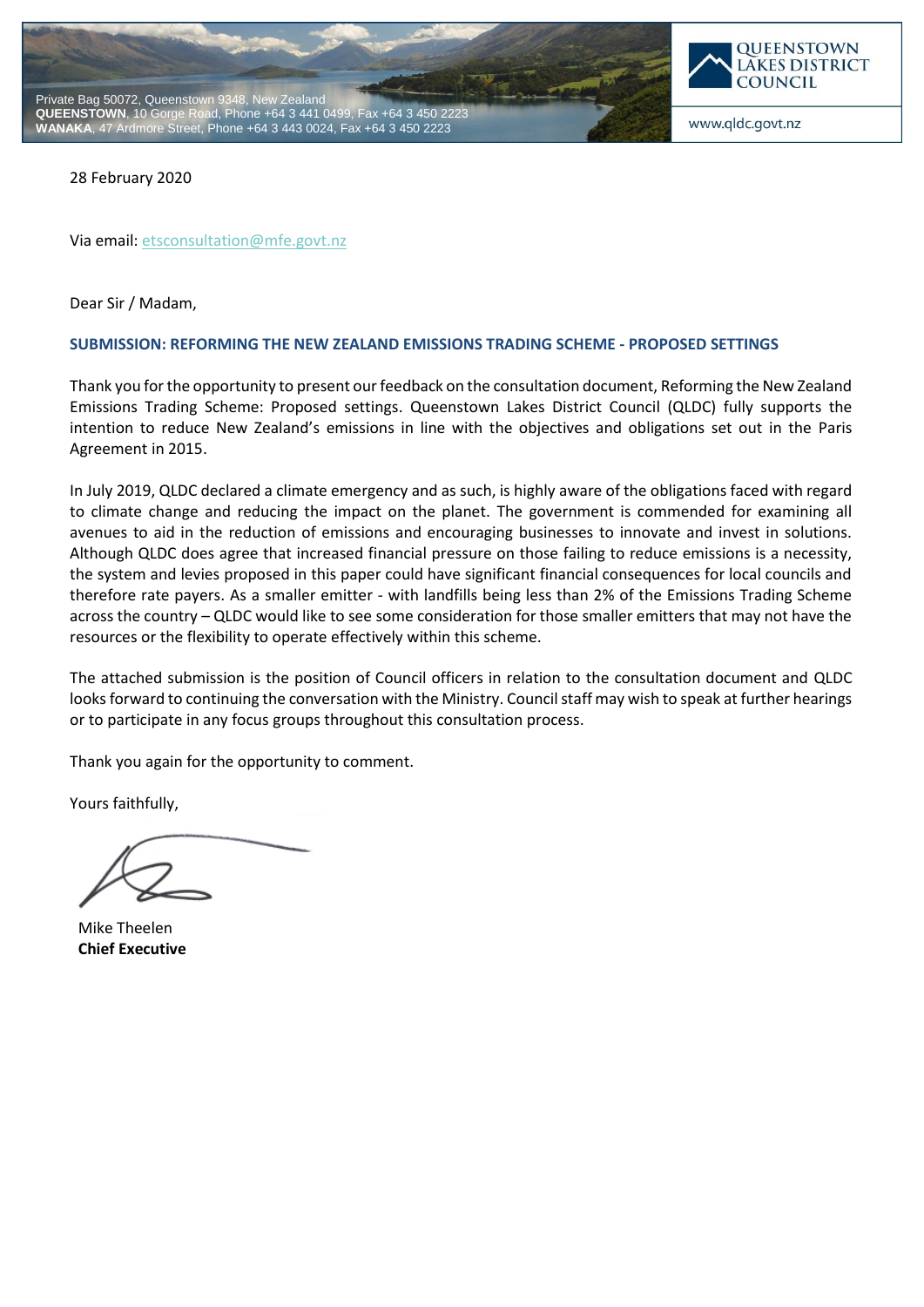# **KEY POINTS**

## **1.0 EMISSIONS REDUCTION**

- 1.1 QLDC fully supports a 'sinking lid' approach to the ETS and commends all efforts to reduce New Zealand's emissions in alignment with the Paris agreement.
	- 1.1.1 QLDC supports the intent of the provisional emissions budget to reverse New Zealand's increasing emissions trend.
	- 1.1.2 QLDC agrees that although a more ambitious target for the trajectory of the reduction of emissions is desirable, challenges would be faced by local governments to replace or update existing infrastructure and assets. This would have a significant expense associated that would increase costs substantially for ratepayers in the short term rather than spreading these costs over a more extended period.

## **2.0 LOCAL GOVERNMENT AND SMALL EMITTERS**

- 2.1 QLDC believes that all emitters should be liable for their emissions however is mindful that the ETS as a scheme does not work well for local government bodies or smaller emitters due to the complexity of the mechanism.
	- 2.1.1 There is misalignment between the ETS and local government financial processes with significant financial risk in an auction system that introduces price uncertainty and a great deal of variability. With rates levels requiring consultation six months in advance of annual rates being collected the potential variability of this system could put significant strain on community finances and invariably means that councils are unable to fully recover these ETS costs annually.
	- 2.1.2 There is a high administrative burden placed on local governments and other small emitters with surrender obligations and those taking part in the Unique Emissions Factor process.
	- 2.1.3 QLDC questions whether smaller emitters should be levied in the same way as the larger emitters. Consideration should be given to alternative options that could alleviate the adminitrative burden and uncertainty of the auction process on smaller emitters.

# **3.0 SUB-SCHEME CONSIDERATION**

- 3.1 QLDC believe there should be consideration for a sub- or secondary scheme which creates a separate mechanism or market for local government bodies and other small emitters to engage with the ETS at lower risk and lower cost-variability component to aid with financial security.
	- 3.1.1 One option could be to ensure that a portion of auction credits are allocated to local government to reduce the risk that there will be the requirement to purchase credits in the secondary market, outside of the auction system, where there is no price ceiling.
	- 3.1.2 The possibility of a fixed-price option for smaller emitters, including local government, would alleviate the variability of costs between the floor of \$20/t and a ceiling of \$50/t, and therefore the associated financial uncertainty and risk.
	- 3.1.3 The potential volatility in carbon costs may not be a risk that local government will be able to manage effectively given that councils are governed through a democratic process and use public funds on behalf of citizens. There is no other mandatory market risk faced by Council that exhibits the level of volatility proposed.